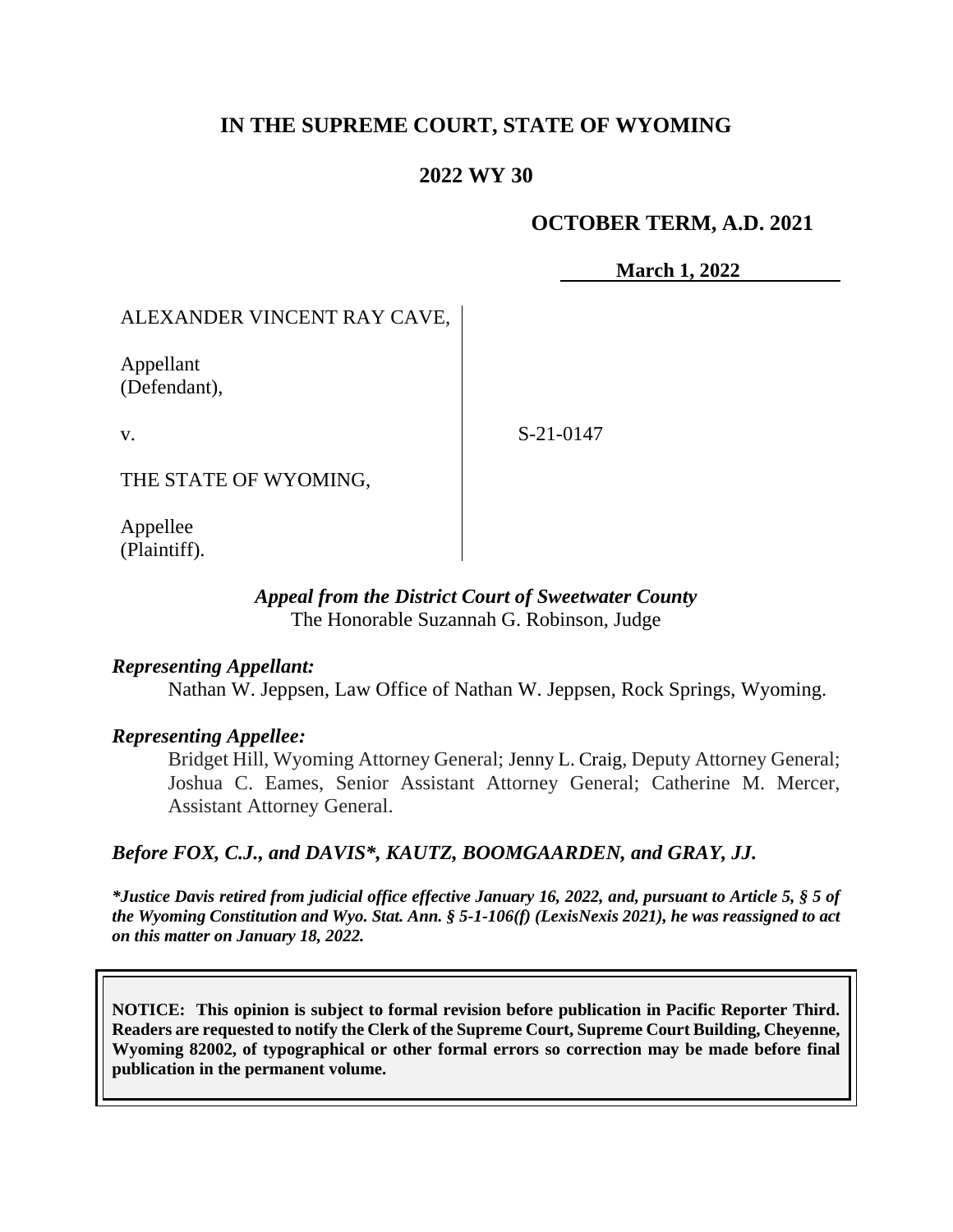## **KAUTZ, Justice.**

[¶1] Alexander Vincent Ray Cave pled no contest to aggravated assault and battery and was ordered to pay \$63,428.29 in restitution to Rafael Magana, the victim of his offense. Mr. Cave appeals from the district court's award of restitution to Mr. Magana. We affirm.

### **ISSUES**

[¶2] Mr. Cave raises three issues which we re-state and re-order as follows:

1. Did the district court have authority to award restitution to Mr. Magana?

2. Was there sufficient evidence supporting the district court's award of restitution to Mr. Magana?

3. Did the district court abuse its discretion by failing to consider Mr. Magana's comparative fault in determining the amount of restitution?

## **FACTS**

[¶3] Mr. Cave stabbed Mr. Magana five times during a drug transaction. Mr. Magana was treated for his injuries at Memorial Hospital of Sweetwater County. He was later billed \$74,678.27 for his treatment. The Wyoming Attorney General Office's Division of Victim Services (DVS) paid \$11,249.98 of these expenses.

[¶4] The State charged Mr. Cave with attempted second-degree murder. The parties eventually entered into a plea agreement wherein Mr. Cave agreed to plead no contest to an amended charge of aggravated assault and battery in exchange for a sentence of 6-10 years imprisonment, suspended in favor of 5 years of supervised probation. With respect to restitution, the agreement stated "tbd," which based on statements made by the court and the parties at the change of plea hearing, we understand to be the abbreviation for "to be determined." Merriam-Webster Dictionary, [https://www.merriam](https://www.merriam-webster.com/dictionary/TBD(last%20accessed%20Feb.%2016,%202022)[webster.com/dictionary/TBD](https://www.merriam-webster.com/dictionary/TBD(last%20accessed%20Feb.%2016,%202022) (last visited Feb. 16, 2022). The court accepted Mr. Cave's no contest plea.

[¶5] Prior to sentencing, Mr. Magana provided the State the medical bills for the treatment he received following the assault and battery. The State, in turn, filed a written request for restitution which outlined the medical expenses Mr. Magana incurred as a result of the assault and battery and the amount of those expenses paid by DVS. The State requested \$11,249.98 be paid to DVS and \$63,428.29 be paid to Mr. Magana. The State attached the medical bills to its request.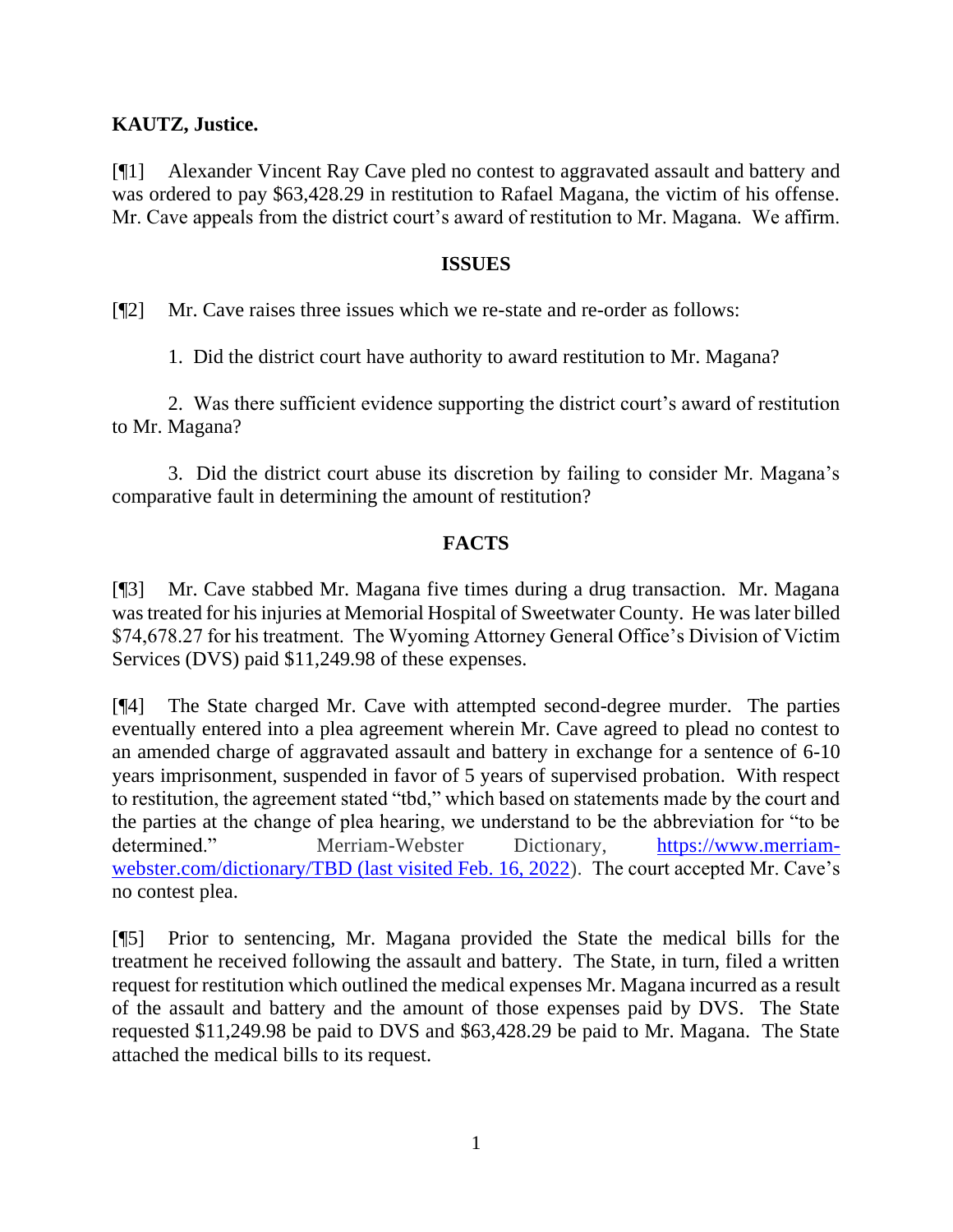[¶6] At sentencing, Mr. Cave did not dispute the amount owed to DVS or the validity of Mr. Magana's medical bills. He also agreed the medical bills stemmed from the treatment Mr. Magana received following the assault and battery. However, Mr. Cave argued he did not have the present or future ability to pay restitution; there was no evidence as to the amount Mr. Magana or a third-party insurer had paid toward the medical bills; there was no evidence as to whether Mr. Magana will ultimately be responsible for paying the bills or if they will be reduced or discharged in a future bankruptcy; and the court should consider Mr. Magana's comparative fault in that he actively participated in a drug transaction where bodily harm can occur.

[¶7] The district court found Mr. Cave had the ability to pay restitution and declined to apply comparative fault principles to determine the amount of restitution. It also decided "whether or not Mr. Magana has made any payments to the [medical] providers" was "really not [its] concern. It's still a loss that he has as a result and he owes the money to other individuals . . . ." The court sentenced Mr. Cave in accordance with the parties' plea agreement and ordered him to pay \$74,678.27 in restitution—\$11,249.98 to DVS and \$63,428.29 to Mr. Magana. Mr. Cave timely appealed.

### **STANDARD OF REVIEW**

[¶8] We review a district court's authority to order restitution "'under a *de novo* statutory interpretation standard, because a court has only that authority to act which is conferred by the subject statute.'" *O'Halloran v. State*, 2014 WY 95, ¶ 11, 331 P.3d 121, 125 (Wyo. 2014) (quoting *Frederick v. State*, 2007 WY 27, ¶¶ 14-15, 151 P.3d 1136, 1141 (Wyo. 2007)) (other citation omitted). "Challenges to the factual basis for a restitution order are reviewed for procedural error or clear abuse of discretion." *Freeman v. State*, 2019 WY 86, ¶ 9, 448 P.3d 194, 196 (Wyo. 2019) (citing *O'Halloran*, ¶ 11, 331 P.3d at 125). "'A court abuses its discretion only when it could not reasonably decide as it did.'" *Steffey v. State*, 2019 WY 101, ¶ 18, 449 P.3d 1100, 1105 (Wyo. 2019) (quoting *Berger v. State*, 2017 WY 90, ¶ 7, 399 P.3d 621, 623 (Wyo. 2017)) (other citation omitted). "'An abuse of discretion can [also] exist if the wrong law has been applied, the correct law has been applied but incorrectly interpreted, or if the correct law has been improperly applied.'" *Id*. (quoting *Grove v. Pfister*, 2005 WY 51, ¶ 6, 110 P.3d 275, 278 (Wyo. 2005)) (other citation omitted).

### **DISCUSSION**

[¶9] The district court found Mr. Cave had the ability to pay restitution. Mr. Cave has not appealed from that finding. As a result, the court was required to order him to "pay restitution to each victim." Wyo. Stat. Ann. § 7-9-102 (LexisNexis 2021) ("In addition to any other punishment prescribed by law the court shall, upon conviction for any misdemeanor or felony, order a defendant to pay restitution to each victim as determined under W.S. 7-9-103 and 7-9-114 unless the court specifically finds that the defendant has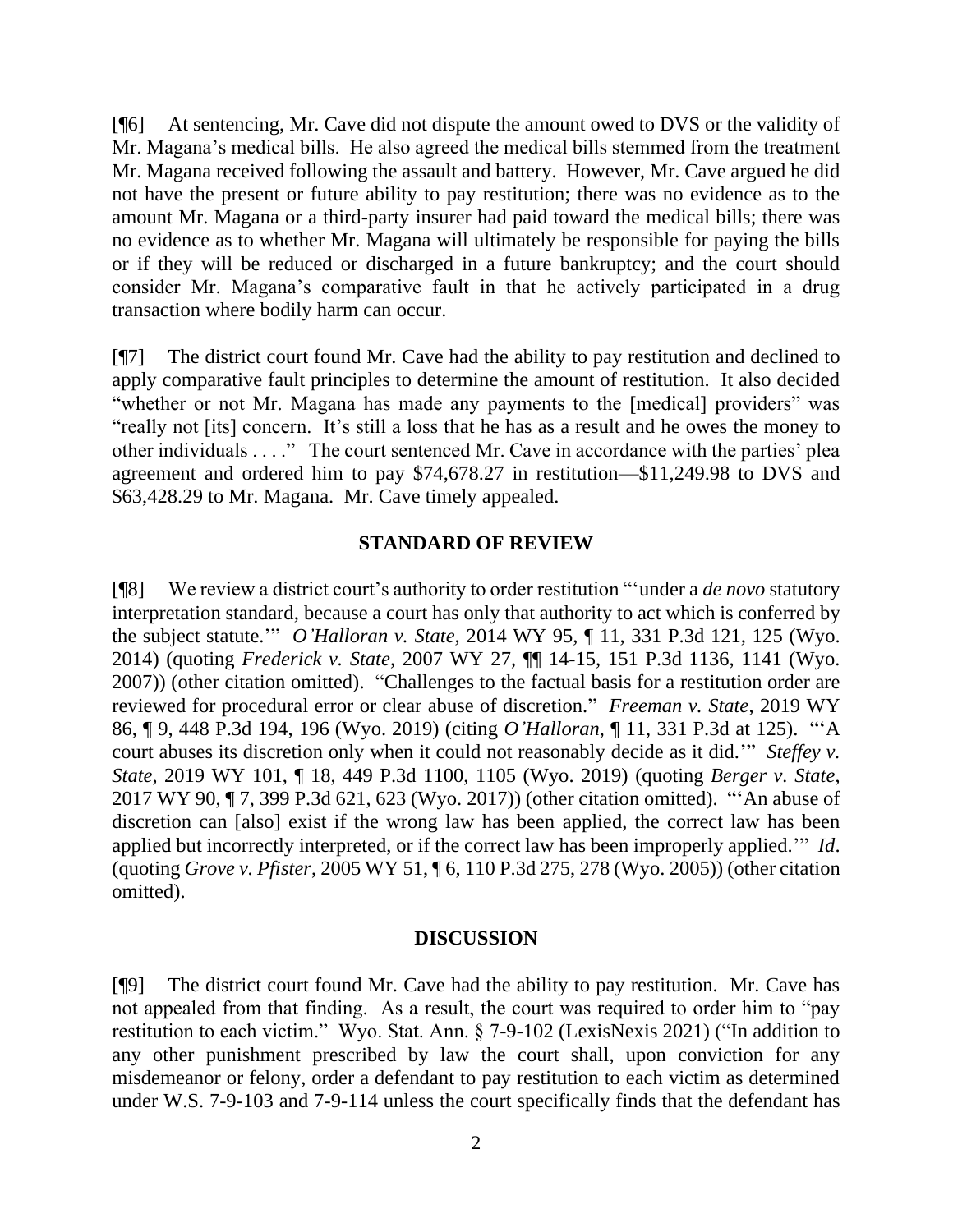no ability to pay and that no reasonable probability exists that the defendant will have an ability to pay."). *See also, Solis v. State*, 2010 WY 165, ¶ 8, 245 P.3d 323, 325 (Wyo. 2010) ("As part of the sentencing process, a trial court is required to order a defendant to pay restitution to each victim unless the court specifically finds that the defendant has no ability to pay and no reasonable possibility exists that he will have an ability to pay.").

[¶10] Mr. Cave does not dispute the district court's order of restitution to DVS. He argues only that the court erred in awarding restitution to Mr. Magana. His argument is threefold.

[¶11] First, Mr. Cave claims the court was without authority to award restitution to Mr. Magana because no request for restitution was made by Mr. Magana or on his behalf as required by Wyo. Stat. Ann. § 7-9-103(a) (LexisNexis 2021). That statute provides: "As part of the sentencing process including deferred prosecutions under W.S. 7-13-301, in any misdemeanor or felony case, the prosecuting attorney shall present to the court any claim for restitution submitted by any victim." Mr. Cave acknowledges the State filed a written request for restitution to be made to Mr. Magana in the amount of his medical expenses not paid for by DVS. However, he maintains the State clarified at sentencing that its request was on behalf of Mr. Magana's medical providers, not Mr. Magana.

[¶12] The prosecutor stated at sentencing: "[I]f the [c]ourt does order [Mr. Cave to pay] the full amount [of Mr. Magana's medical expenses] we would probably have to attribute the \$63,000 to the direct providers of the services provided to Mr. Magana because if not Mr. Magana would be receiving [it] and he has not paid [his medical expenses] as of yet." We do not interpret this statement as the prosecutor withdrawing the State's written request for restitution to be made to Mr. Magana. Rather, the prosecutor was simply acknowledging Mr. Magana owes the money to his medical providers. In any event, the State's written request for restitution for Mr. Magana satisfied  $\S$  7-9-103(a) and gave the district court the authority to award restitution to him, even if the State also suggested the medical providers were ultimately entitled to the money. *See Whitten v. State*, 2005 WY 55, ¶¶ 18, 22, 110 P.3d 892, 897 (Wyo. 2005) (affirming the district court's modification of its sentencing order to require restitution be paid to the victim, rather than the victim's insurer, even though the victim never requested restitution).

[¶13] Second, Mr. Cave contends the district court erred in awarding restitution to Mr. Magana because the State failed to show Mr. Magana suffered any "actual pecuniary damage" as a result of the assault and battery as required by § 7-9-103(b). According to him, there was no evidence Mr. Magana had paid any of his medical bills or that he had agreed to, or was otherwise legally obligated to, pay them. Even if Mr. Magana is legally obligated to pay the bills, Mr. Cave asserts it is highly likely Mr. Magana will file for bankruptcy and have those bills discharged.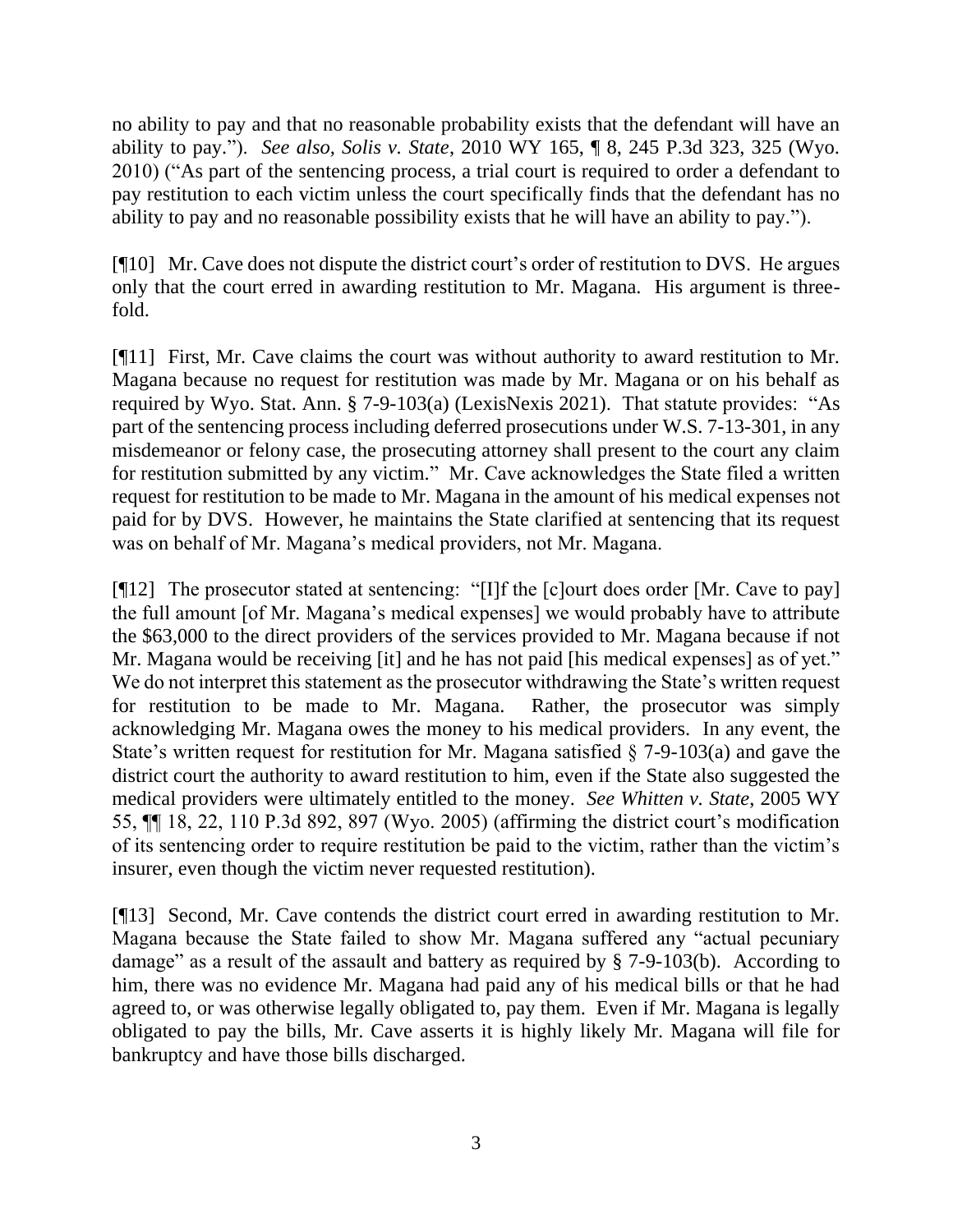[¶14] Upon receiving the State's request for restitution, the district court was required to "fix a reasonable amount as restitution owed to each victim for actual pecuniary damage resulting from the defendant's criminal activity . . . ." Section 7-9-103(b). "'Pecuniary damage' means all damages which a victim could recover against the defendant in a civil action arising out of the same facts or event . . . ." Wyo. Stat. Ann.  $\S$  7-9-101(a)(iii) (LexisNexis 2021). Evidence is sufficient to support a district court's restitution order "'if it affords a reasonable basis for estimating a victim's loss.'" *Voelker v. State*, 2018 WY 72, ¶ 16, 420 P.3d 1098, 1100 (Wyo. 2018) (quoting *Smiley v. State*, 2018 WY 50, ¶ 13, 417 P.3d 174, 177 (Wyo. 2018)) (other citations omitted). "We view the evidence in the light most favorable to the State, affording it the benefit of every reasonable inference that can be fairly drawn and disregarding any conflicting evidence or interpretations presented by the defendant." *Id.* (citing *Merkison v. State*, 996 P.2d 1138, 1142 (Wyo. 2000)).

[¶15] Mr. Cave does not dispute that Mr. Magana could have recovered damages in the amount of his medical bills in a civil action arising out of the assault and battery. *See Glover v. State*, 2007 WY 169, ¶ 10, 169 P.3d 553, 556 (Wyo. 2007) ("Pursuant to [the criminal restitution statutes], the district court was required to order Mr. Glover to pay all or part of the damages [the victim] could recover against him in a civil action for battery, including reasonably foreseeable future damages . . . . There is no question [the victim] could have recovered damages in the amount of her medical bills in a civil action arising out of the battery, including reasonably foreseeable future bills."). He also admitted at sentencing that Mr. Magana's medical bills were valid and stemmed from the medical treatment he received following the assault and battery. A victim's medical bills are sufficient evidence supporting a district court's award of restitution. *Id.*, ¶ 11, 169 P.3d at 557 ("[T]he victim's advocate testimony reciting [the victim's] medical bills afforded a reasonable basis for the district court's restitution order. We hold the evidence was sufficient to support the order."). *See also, Smith v. State*, 2012 WY 130, ¶ 11, 286 P.3d 429, 433 (Wyo. 2012) (district court properly exercised its discretion in awarding restitution where "the victims presented verifiable evidence consisting of bills from medical providers and vehicle repair shops and victim testimony of the damages they had suffered due to the appellant's criminal conduct").

[¶16] At sentencing, the State informed the district court that Mr. Magana had not yet paid any of his medical bills. The medical bills are addressed to Mr. Magana and there is no indication a third-party insurer had made any payments toward them on his behalf. There was a reasonable basis for the district court to determine Mr. Magana was responsible for paying his medical bills. In any event, even if a third-party insurer had paid a portion or all of the bills, such insurer would be a "'victim' . . . only if the insurer has no right of subrogation and the insured has no duty to pay the proceeds of restitution to the insurer[.]'" Section 7-9-101(a)(v). There was no evidence of a third-party insurer, let alone that such insurer did not have a right of subrogation. As such, the district court properly ordered Mr. Cave to pay restitution to Mr. Magana. *See Hudson v. State*, 2020 WY 86, ¶ 9, 466 P.3d 839, 841 (Wyo. 2020) ("Both parties agree that Mr. Hudson caused \$16,998 worth of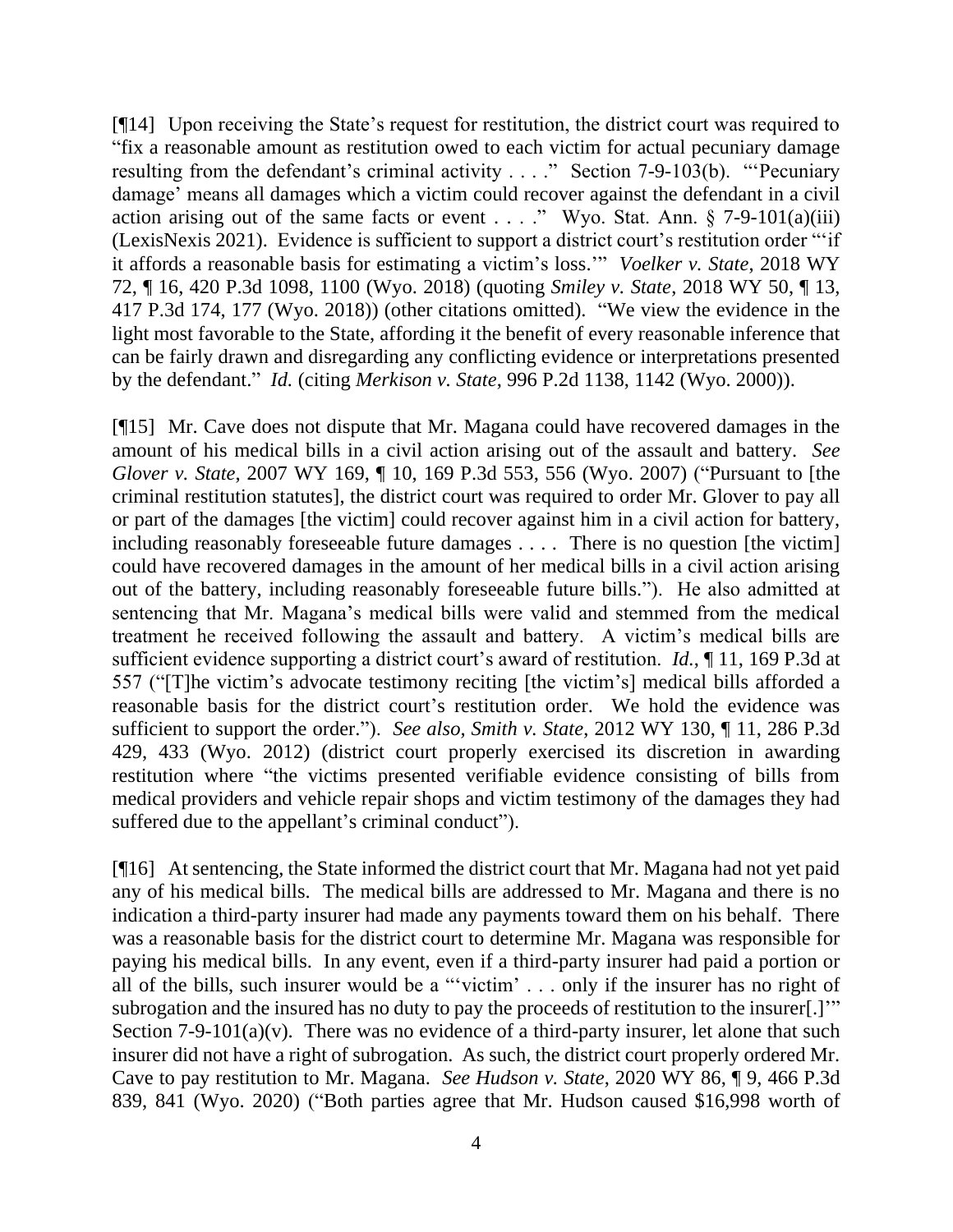damage to Mr. Goodman's truck and that his insurance company paid him for that damage. But because the record contains no evidence of a subrogation right, or the lack thereof, the district court properly required Mr. Hudson to pay restitution to [Mr. Goodman]."). *See also, Whitten*, ¶ 21, 110 P.3d at 897 (because there was no evidence in the record regarding subrogation rights of State Farm, the district court was required to order restitution be paid to the victim); *Meerscheidt v. State*, 931 P.2d 220, 227 (Wyo. 1997) ("In light of the absence of evidence [indicating whether the insurers in this case did or did not have subrogation rights], we are compelled to reverse the district court's awards of restitution to the insurers [and to] remand the case and direct the district court to modify the judgments and sentences so that the entire restitution amount is awarded to the [victims].").

[¶17] That Mr. Magana may discharge all or a portion of his medical bills in a future bankruptcy proceeding is entirely speculative. Nevertheless, even if he does so, it would not reduce the amount Mr. Cave is required to pay in restitution because he is "still responsible for the actual pecuniary damage caused by [his] criminal activities." *Cf. Meerscheidt*, 931 P.2d at 227 (noting "[o]ur ruling [that restitution should have been awarded to the victims and not their insurers] does not reduce the amount which the appellants are required to pay in restitution because, whether they pay the restitution to the true victims or to the insurance companies, they are still responsible for the actual pecuniary damage caused by their criminal activities"). Whether Mr. Magana has already paid his medical providers, or has yet to do so, and whether he might file for bankruptcy are entirely irrelevant to the issue of whether he incurred those liabilities as a result of Mr. Cave's criminal act.

[¶18] Finally, Mr. Cave argues the district court abused its discretion in failing to consider Mr. Magana's comparative fault in determining the amount of restitution. He argues the definition of "pecuniary damages" requires us to consider those damages the victim could recover in a civil action arising out of the same facts or events. Because pecuniary damages in a civil action are subject to the comparative fault statute, Wyo. Stat. Ann. § 1-1-109 (LexisNexis 2021), Mr. Cave tells us the district court should have applied that statute to determine Mr. Magana's fault and reduced the restitution award accordingly.

[¶19] Our comparative fault statute requires a factfinder to determine "the percentage of fault attributable to each actor." Section 1-1-109(c). It defines "actor" as "a person or other entity, including the [plaintiff], whose fault is determined to be a proximate cause of the death, injury or damage, whether or not the actor is a party to the litigation." Section 1-1-109(a)(i). "'Fault' includes acts or omissions, determined to be a proximate cause of death or injury to person or property, that are in any measure negligent, or that subject an actor to strict tort or strict products liability, and includes breach of warranty, assumption of risk and misuse or alteration of a product[.]" Section 1-1-109(a)(iv). The damages a plaintiff receives "shall be diminished in proportion to the amount of fault" attributed to that plaintiff by the factfinder. Section 1-1-109(b).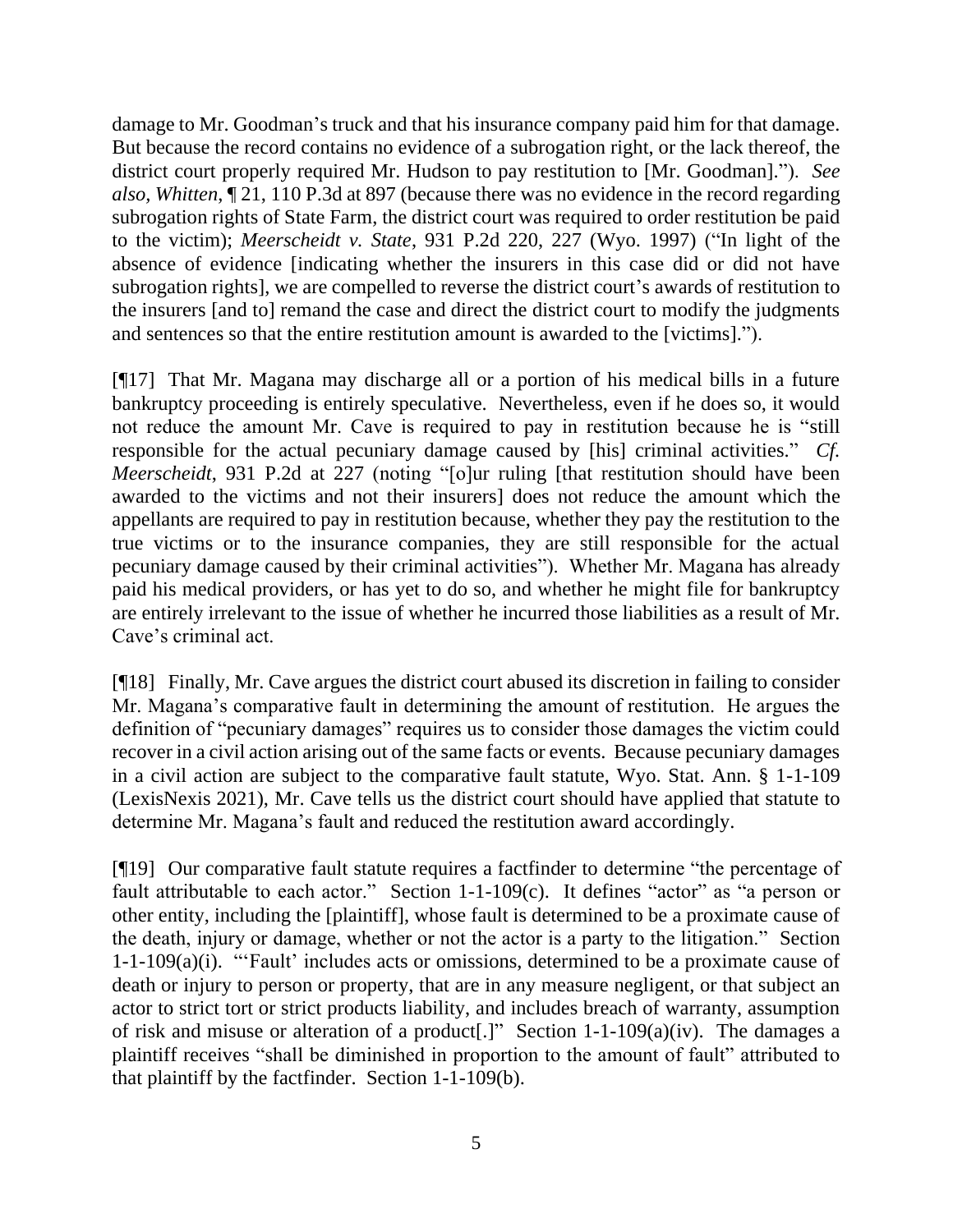[¶20] In *Bd. of Cnty. Comm'rs of Teton Cnty. v. Bassett*, 8 P.3d 1079, 1083-84 (Wyo. 2000), we concluded § 1-1-109 requires the factfinder to "compare all species of culpable conduct," including willful and wanton conduct, in assessing fault. There, Wyoming Highway Patrol officers set up a roadblock to catch a fleeing suspect. *Id.* at 1081-82. Although the officers knew the suspect's vehicle was speeding toward the plaintiffs' vehicle, they failed to warn the plaintiffs of the danger and waved the plaintiffs' vehicle through the roadblock. *Id*. Soon thereafter, the suspect ran the roadblock and crashed into the plaintiffs' vehicle, injuring them. *Id*. The plaintiffs sued the officers alleging they were negligent in failing to warn them of the danger and in operating the roadblock. *Id*. On appeal, we decided the district court erred by failing to require the jury to compare the suspect's willful and wanton conduct with the officers' negligence in apportioning fault under § 1-1-109. *Id*. at 1083-84.

[¶21] However, in *Erdelyi v. Lott*, 2014 WY 48, ¶ 44, 326 P.3d 165, 177 (Wyo. 2014), we determined § 1-1-109 does not allow a factfinder to "compare a [plaintiff]'s negligence or comparative fault with the willful act of the perpetrator in a fraud case." We reasoned:

> One who has committed fraud should not be allowed to escape liability for his wrongful conduct by shifting the responsibility to the victim. Such a result is contrary to public policy. Absent clear statutory language showing the legislature intended the negligence of a fraud victim to be compared to the conduct of the perpetrator, thereby potentially reducing the latter's liability for his intentionally wrongful acts, we decline to hold that  $\S$  1–1–109 is a proper matter for a jury instruction in a fraud case.

*Id.*, ¶ 43, 326 P.3d at 177. In so concluding, we limited *Bassett* to its facts. *Id.*, ¶ 41, 326 P.3d at 176. We determined *Bassett* "did not address whether in an *intentional tort case*  any *negligence on the part of the [plaintiff]* should be compared with the *willful act of the defendant*" but rather "addressed only whether a non-party actor whose willful acts were a proximate cause of the [plaintiffs'] injuries should be compared with the *defendants' negligence* to apportion fault and liability." *Id.*, ¶ 41, 326 P.3d at 176 (last emphasis added). We determined, "[i]n that context, it makes sense to include the non-party actor because it ensures [] *negligent defendants* are not held liable for the intentional acts of another." *Id*. (emphasis added).

[¶22] In this case, Mr. Cave pled no contest to assault and battery, an intentional tort. *Krenning v. Heart Mountain Irr. Dist.*, 2009 WY 11, ¶ 29, 200 P.3d 774, 783 (Wyo. 2009); *Jung-Leonczynska v. Steup*, 782 P.2d 578, 583 (Wyo. 1989). *See also*, 74 Am. Jur. 2d Torts § 17 ("An intentional tort, as opposed to negligence, is one in which the actor has the specific intent to inflict injury or engages in conduct that is substantially certain to result in injury."). As a result, this case does not involve a negligent defendant like in *Bassett*.